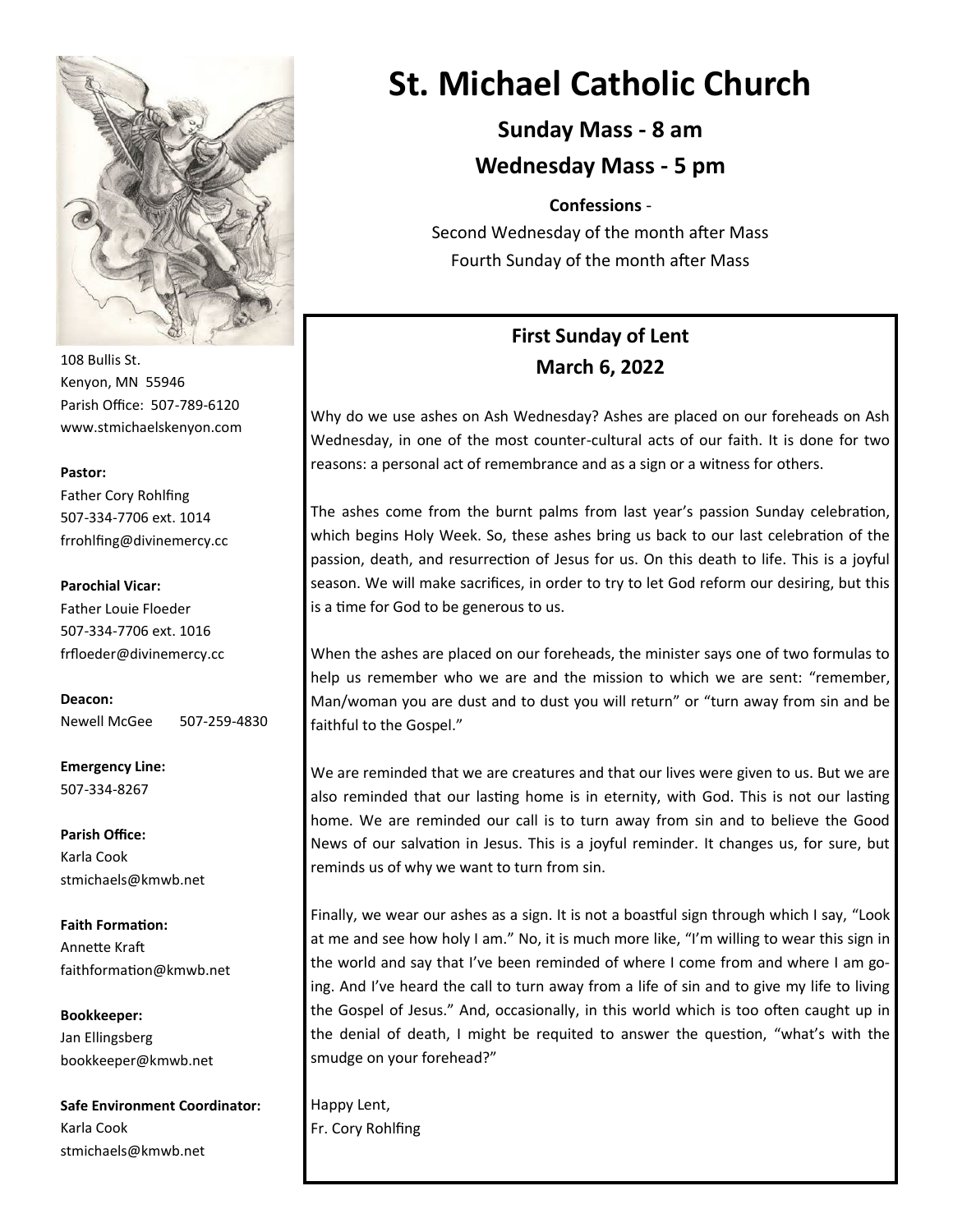Welcome to all those visiting us today. We invite everyone to continue to celebrate Mass with us at St. Michael's. Please let the parish office know if we can be of assistance to you.

### **CONTRIBUTIONS February 27, 2022** Adult Envelopes:  $\frac{1}{2}$  1350.00

Loose Plate:  $\angle$  \$ 85.00

**Saints of the week** March 7 - St. Perpetua and St. Felicity March 8 - St. John of God March 9 - St. Frances of Rome St. Dominic Savio

ת ר

#### **Divine Mercy Mass schedule:**

Sunday - 8 am, 10 am, 12 pm (Spanish), 5 PM Monday - 5:30 pm Tuesday - 8:30 am Wednesday - 8:30 am IC 10:30 am IC Thursday - 8:30 am Friday - 8:30 am Saturday - 8:30 am, 4 pm

|                       | <b>LITURGICAL SCHEDULE</b>       | <b>IMPORTANT UPCOMING DATES</b>          |
|-----------------------|----------------------------------|------------------------------------------|
| March 13              |                                  | March 9 - Stations of the Cross 5:30 pm  |
| Reader:               | Donna Lexvold                    |                                          |
| Ushers:               | Jason Hoaglund & Tom Coffman     | March 11 - Stations of the Cross 6:00 am |
| Servers:              | Izzy Chmelik & Serenity Overholt |                                          |
|                       |                                  | March 13 - Breakfast: H-O-P-W            |
| March 20              |                                  | Stations of the Cross 9:00 am            |
| Reader:               | Mike Chase                       |                                          |
| Ushers:               | Bruce & Laurie Chmelik           | March 16 - Stations of the Cross 5:30 pm |
| Servers:              | Ryan LaCanne & Mark Mund         | March 18 - Stations of the Cross 6:00 am |
| March money counters: |                                  |                                          |
|                       | Georgia Quamme & Pam Hegseth     | March 20 - Stations of the Cross 9:00 am |
|                       |                                  |                                          |

We pray for all our parishioners, families and friends who are in need of physical or spiritual healing, especially, Anne Haynes, Bryce Young, Don Graunke, Marian Spindler, Donna Hollund, Mike "Mac" McDonald, and Reymundo Ramirez.

We pray for those in the Armed forces, especially Sergio Jr & Angela Rodriguez, Zury Hoaglund, and Zane Hoaglund.

St. Michael the Archangel, defend us in battle, be our protection against the wickedness and snares of the devil. May God rebuke him we humbly pray; and do thou, O Prince of the Heavenly host, by the power of God, cast into hell Satan and all the evil spirits who prowl about the world seeking the ruin of souls. Amen.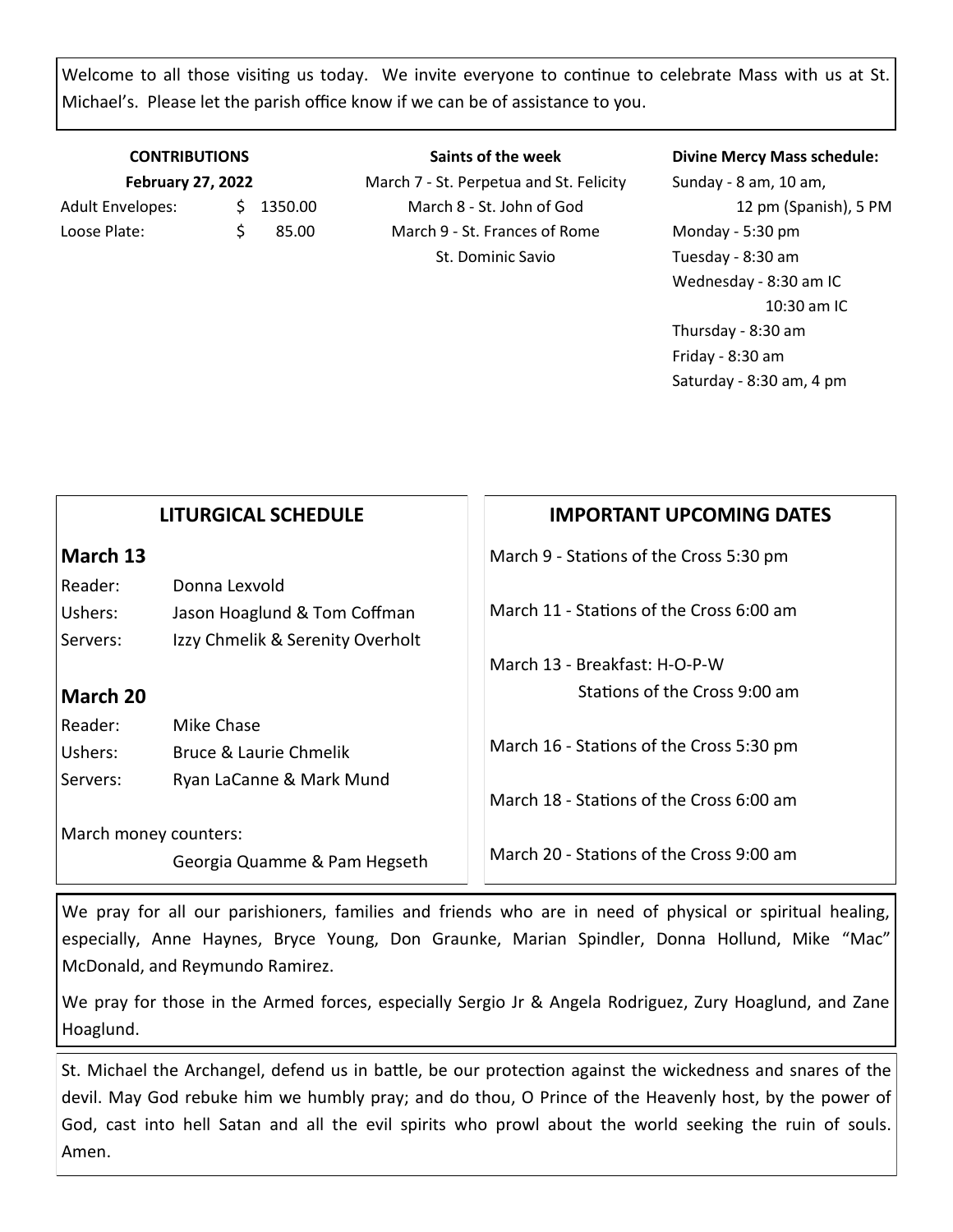

# *Thank you to everyone who supported and helped at the Mardi Gras Bingo party!*

We had a successful day which will help with many projects needed at St. Michael's. Bingo can not be done without your generous support. *Thank you!*

### **Faith Formation Director Job Opening**

St. Michael's is currently seeking a person to take over the responsibilities of the Faith Formation Director position. This position is approximately 6 hours a week but may require more certain times of the year.

Duties include: work with Faith Formation teachers, paperwork for Sacraments, curriculum development, recruit teachers, training sessions, available resource for all teachers/students, implement/plan Safe Environment, special programs/holidays throughout the year, compliance of teachers with the Essential 3, order items needed, registration, and other tasks as assigned.

For a complete job description, questions, or to apply please contact the parish office.

### **Parking Lot Campaign**

Current amount in fund: \$41,600.

We are well underway in our current project of replacing the parking lot. The parking lot has been deteriorating rapidly the past few years and has come to the point where it is now a concern and in some places a hazard. We ask that you continue to prayerfully discern if you can contribute to this campaign.



Are you interested in growing in solidarity with our Catholic brothers and sisters in our partnership diocese of Kitui, Kenya? St. Michael's parishioners are invited to participate in the Living Water program again this year, to "Give Change and Change Lives" for those in Kitui. Through prayer, reflection, and almsgiving, parishioners will have the opportunity to grow in KITUI, KENYA PARTNERSHIP understanding about our partnership diocese.

This year, we will help support the lives of Kenyan children though Living Water: give change to provide healthy water for drinking, food, healthcare, and hygiene - truly water for life. Your help is very important this year as drought conditions worsened in 2021.

More information and water bottles are available in the atrium.

### **SYNOD**

Synod 2022 Prayer: We stand before You, Holy Spirit, as we gather together in Your name. With You alone to guide us, make Yourself at home in our hearts; Teach us the way we must go and how we are to pursue it. We are weak and sinful; do not let us promote disorder. Do not let ignorance lead us down the wrong path nor partiality influence our actions. Let us find in You our unity so that we may journey together to eternal life and not stray from the way of truth and what is right. All this we ask of You, who are at work in every place and time, in the communion of the Father and the Son, forever and ever. Amen. Mary, Mother of the Church, pray for us.